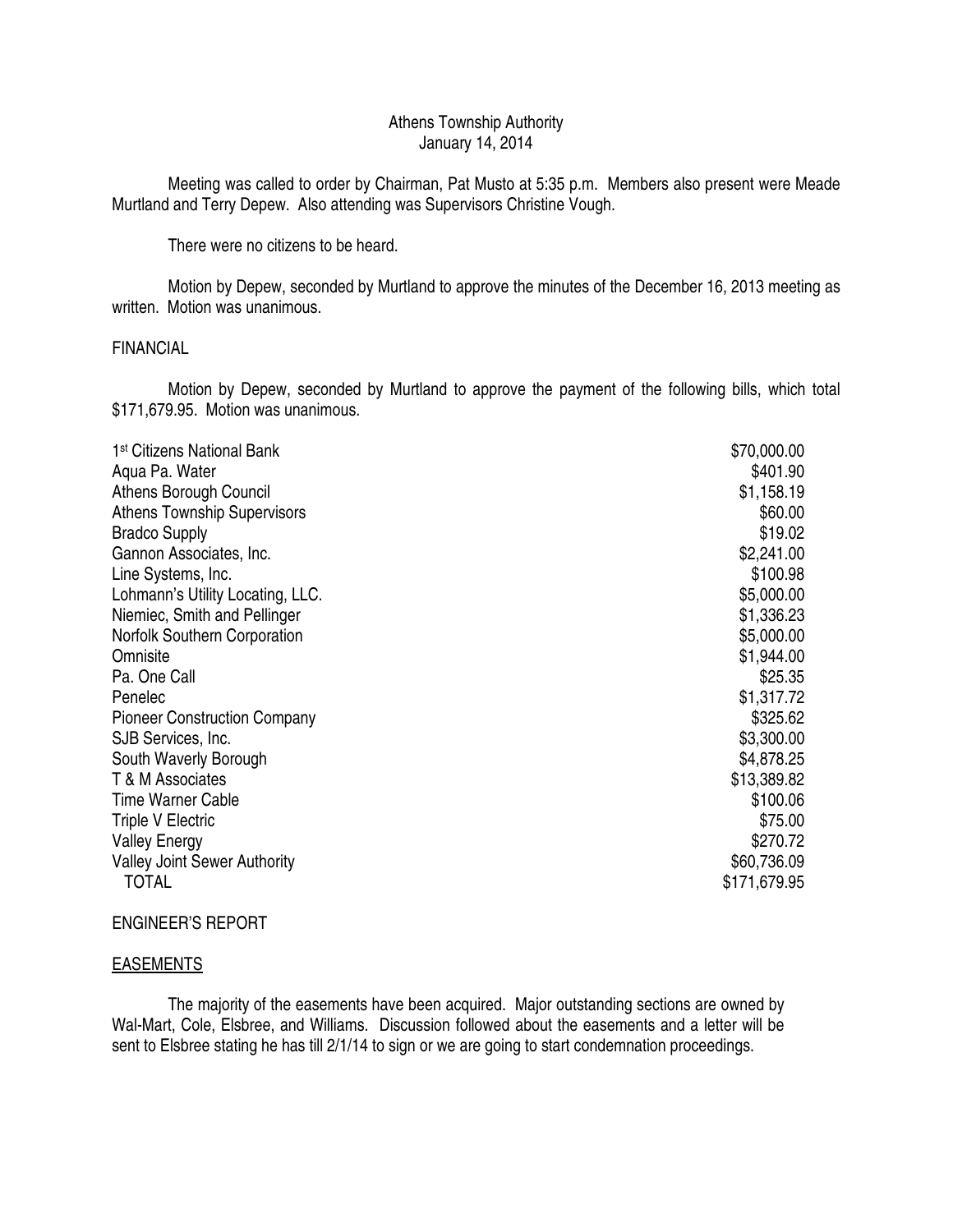# DESIGN STATUS AND OUTSTANDING ISSUES

The design plans are 100% complete. The structural design of the PS6 wet well and pump slab was completed; this was an additional design service as the original concept was to reuse the existing wet well with submersible pumps.

T&M sent a letter to ATA dated 1/2/14 to request closing out the design number and create a pre-construction services work order, to be used on an as needed basis for unforeseen postdesign engineering work, to be billed time and expense at present rates. Motion by Depew, seconded by Murtland to approve the post design – preconstruction agreement as presented, based on a time and materials. Motion was unanimous.

## PERMITTING STATUS AND ISSUES

 $1.$  C

# HEMUNG RIVER CROSSING

 Regarding permit issues with HDD, the US Army Corps of Engineering (USACE) informed T&M that a Contingency Plan is highly recommended in event of "inadvertent returns" during the drilling operation, in order to avoid a work stoppage due to cleanup permitting delay. T&M submitted a Contingency Plan to USACE on 12/4/13, and received email permit application 12/12/13. T&M provided a response to those comments on 1/7/14.

2.  $R$ 

AILROAD CROSSING T&M received notification of permit approval on 12/27/13 from AECOM (Norfolk-Southern's engineer). The letter provided instructions and a blank agreement form for ATA execution. The original permit documents were sent to ATA on 12/31/13.

## $3.$ ENNDOT HIGHWAY OCCUPANCY PERMIT T&M received PennDOT approval on 10/30/13 via "ePermitting" service.

## 4. B RADFORD COUNTY CONSERVATION DISTRICT STREAM CROSSING T&M received a letter from BCCD on 10/31/13 indicating approval of the GP-5, general permit for the stream crossing.

5. D EP PART 2 WATER QUALITY MANAGEMENT PERMIT

 DEP rejected the Part 2 WQM permit application via letter dated 10/17/13. The rejection was due to lack of Act 537 planning approval. The application will be resubmitted upon Act 537 plan approval.

#### $\mathsf{6.}$ PDES and E&S PERMIT APPLICATIONS

 T&M received a review letter from BCCD dated 12/3/13. T&M addressed the county's comments and hand-delivered to the County of 12/16/13 a submission consisting of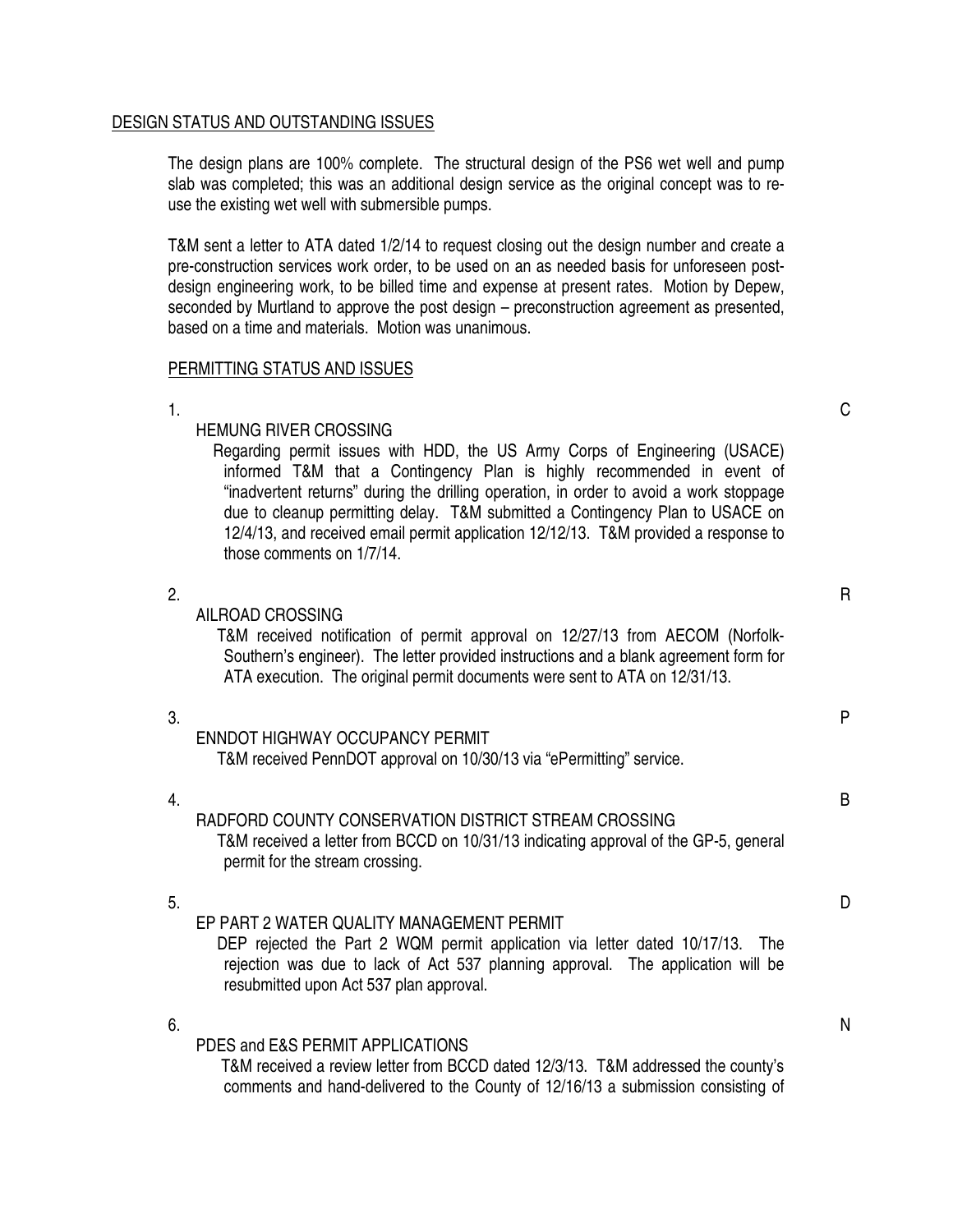plans, revised E&S report, and a letter. The permit was approved per BCCD letter dated 12/19/13.

# ACT 537 SPECIAL STUDY STATUS

ATA received approval of administrative completeness in a letter from DEP dated 12/3/13 and is awaiting technical review comments.

## UPCOMING PROJECT MILESTONES

T&M will continue to address regulatory concerns and comments as they are received. T&M will re-submit the DEP Part 2 Water Quality Management Permit as soon as DEP allows during the Act 537 Plan technical review process (Act 537 Plan approval must typically precede permit application submission for construction of new sanitary facilities).

## PROJECT SCHEDULE UPDATE

Please note that the projected milestones for the design phase are best estimates and incorporate reasonable regulatory agency review periods. In order to keep the project on schedule, the Board has authorized two members to take action and/or respond to the requirements of this project between Board meetings and will have authority to sign items on behalf of the Board, including contractor pay requests.

| Task           | <b>Work Description</b>                                                                                           | Estimated<br><b>Start Date</b> | Estimated<br><b>Finish Date</b> | Completion<br>Date |
|----------------|-------------------------------------------------------------------------------------------------------------------|--------------------------------|---------------------------------|--------------------|
|                | Survey Force Main - PS1 to WWTP and plot data                                                                     | 5/27/13                        | 6/14/13                         | 6/28/13            |
| $\overline{2}$ | Plan and Profile design of new force mains; including detail<br>preparation; prepare 30% design                   | 5/27/13                        | 7/19/13                         | 7/19/13            |
| 3              | Act 537 Special Study preparation & submit draft for ATA<br>review                                                | 5/27/13                        | 7/22/13                         | 7/22/13            |
| 4              | Easement delineation, property owner determination;<br>preparation of 60% design                                  | 7/23/13                        | 8/16/13                         | 8/16/13            |
| 5              | PennDOT Highway Occupancy Plan permit application<br>preparation & submission                                     | 7/23/13                        | 8/31/13                         | 9/2/13             |
| 6              | GP-5 Chemung River Crossing permit application preparation<br>& submission to BCCD and US Army Corps of Engineers | 7/23/13                        | 9/30/13                         | 10/3/13            |
| $\overline{7}$ | Norfolk-Southern Railroad Crossing permit application<br>preparation & submission                                 | 7/23/13                        | 8/31/13                         | 9/3/13             |
| 8              | ATA review and comment on Act 537 Special Study                                                                   | 7/23/13                        | 8/16/13                         | 8/16/13            |

A preliminary design phase schedule with completion dates appears below: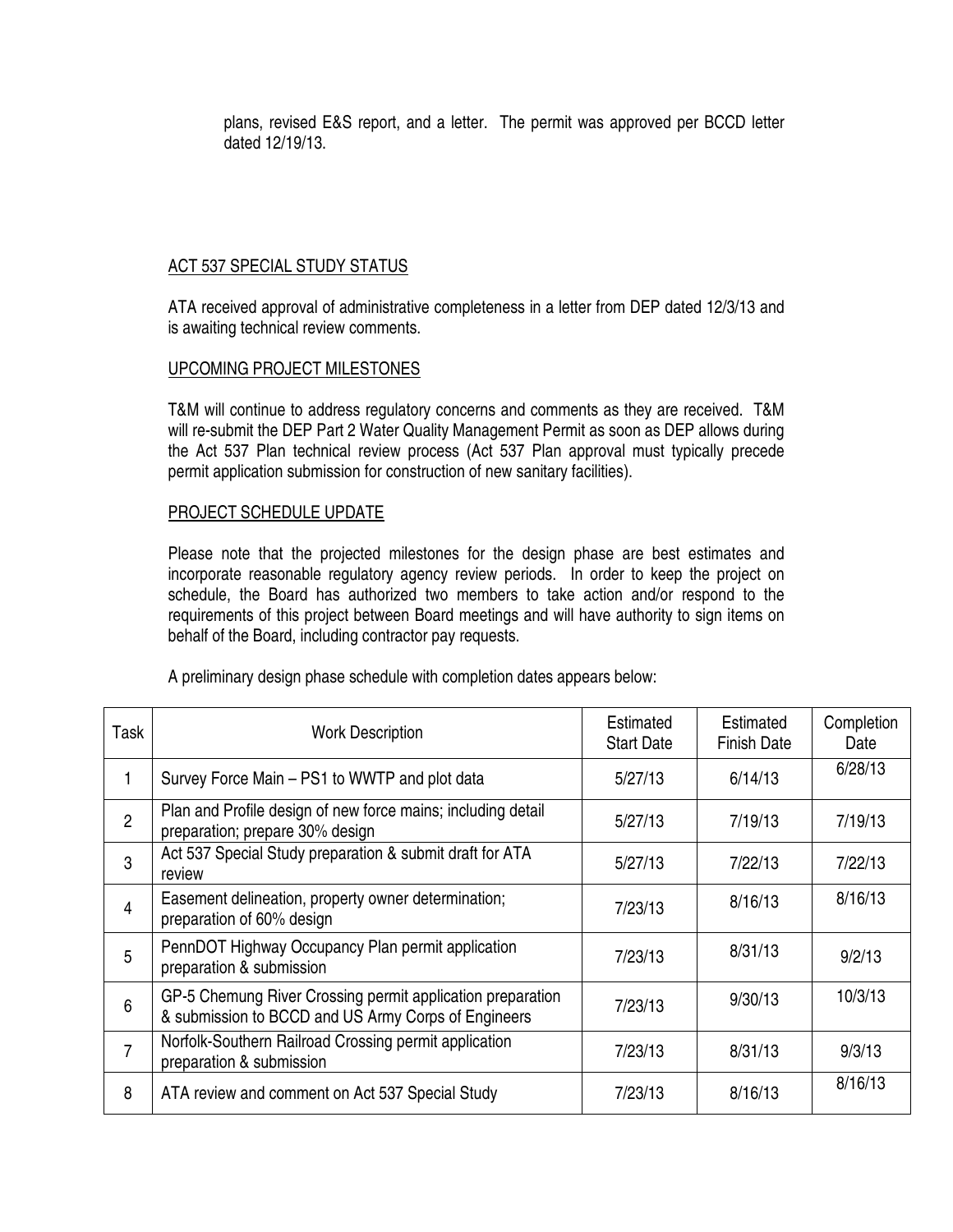| 9  | Pump Station No. 6 upgrade design & calculations                                                                                                         | 7/15/13 | 9/30/13  | 10/11/13 |
|----|----------------------------------------------------------------------------------------------------------------------------------------------------------|---------|----------|----------|
| 10 | Pump Station No. 1 upgrade design & calculations                                                                                                         | 7/15/13 | 9/30/13  | 10/11/13 |
| 11 | Address draft Act 537 review comments, ATA and Athens<br>Township advertise Act 537 Special Study for public comment                                     | 7/23/13 | 10/31/13 | 8/26/13  |
| 12 | BCCD E&S Plan & NPDES permit application preparation &<br>submission                                                                                     | 8/19/13 | 9/30/13  | 10/25/13 |
| 13 | Substantial complete design document preparation (90%<br>complete) – submit to ATA for review & address review<br>comments; easement exhibit preparation | 8/19/13 | 9/30/13  | 10/11/13 |
| 14 | DEP Part 2 WQM permit application preparation & submission                                                                                               | 9/9/13  | 9/30/13  | 9/19/13  |
| 15 | Final design document preparation, provide bid-ready<br>documents                                                                                        | 9/23/13 | 11/18/13 | 12/31/13 |
| 16 | Obtain approval of RR crossing, NPDES/E&S, PennDOT HOP<br>and Army Corps permits                                                                         | 10/7/13 | 11/29/13 |          |
| 17 | Submit Act 537 Special Study to DEP                                                                                                                      | 10/7/13 | 10/31/13 | 10/8/13  |
| 18 | Re-submit DEP Part 2 WQM permit application to DEP                                                                                                       | 1/30/14 | 2/28/14  |          |
| 19 | Design Completed                                                                                                                                         | 12/1/13 | 12/31/13 | 12/31/13 |
| 20 | DEP approval of Act 537 Special Study                                                                                                                    | 12/1/13 | 1/30/14  |          |
| 21 | DEP Approval of Part 2 WQM permit                                                                                                                        | 3/1/14  | 4/30/14  |          |

# LEGAL

 Mark Smith stated he heard from Attorney Foster about the transfer of capacity agreement and he wanted a change in the wording, but never forwarded anything over to him, so he will contact Foster to get ATA an agreement.

 Modification to the articles of agreement was presented to extend the ATA to 50 years. The resolution was signed.

 ATA has not heard anything from Mr. Venkatesh at QEE regarding paying the tap in fee. Smith will contact Mr. Landy and tell him he has till 2/1/14 to pay or file at Magistrates.

The rate resolutions adopting the new rates in December were signed.

 A resolution, #1-14-14-01 was presented. The resolution is the permit to cross Norfolk Southern Railroad. Motion was made by Depew, seconded by Murtland to approve resolution to obtain the license. Motion was unanimous.

 A resignation letter was received from Jack Walter to resign from the Authority. Motion by Murtland, seconded by Depew to accept the resignation. Motion was unanimous.

## OTHER BUSINESS

 Chairman Musto stated he got a phone call from Chemung regarding looking at sewer again. Discussion followed and Musto will talk with Mr. Richter.